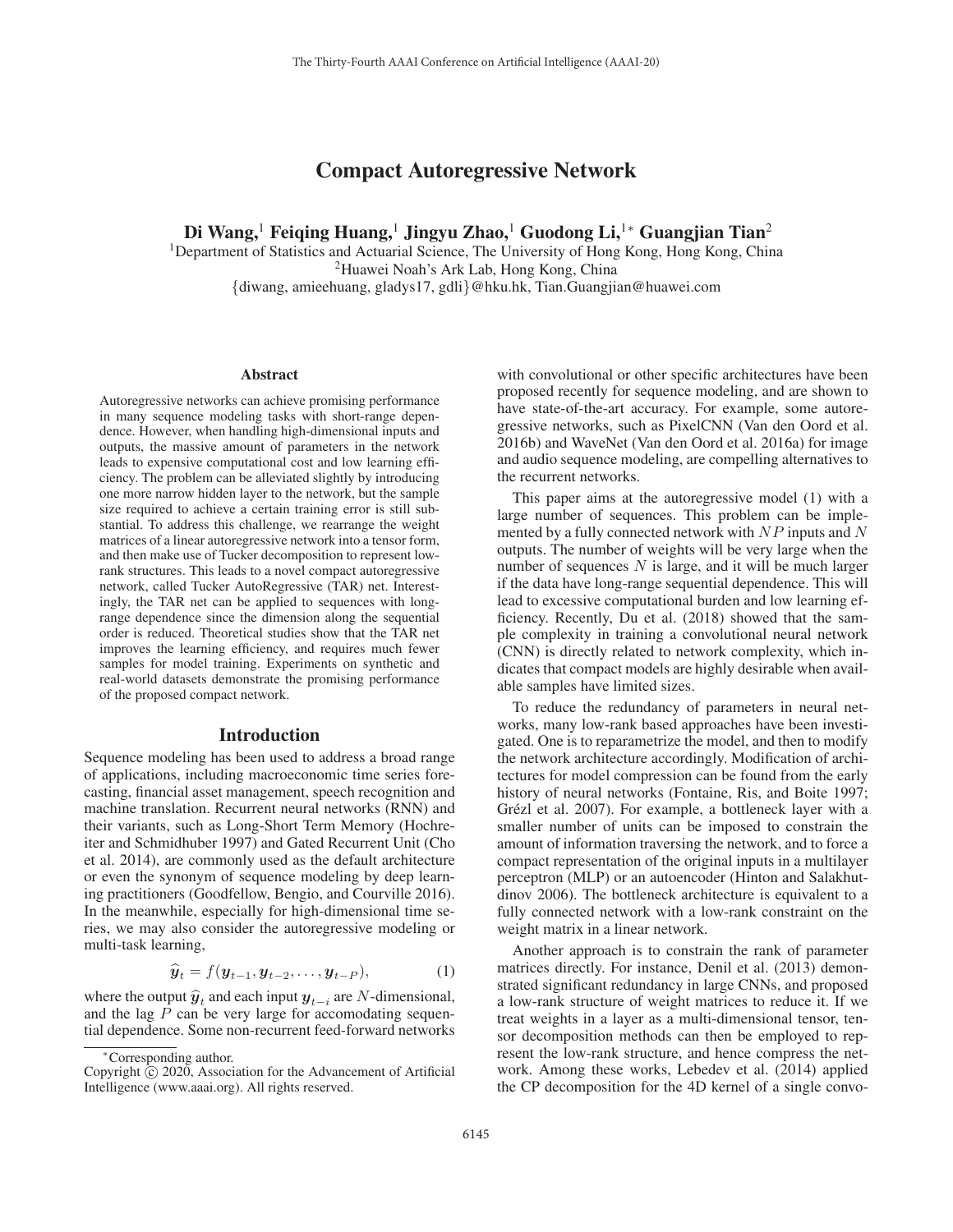lution layer to speed up CNN, and Jaderberg, Vedaldi, and Zisserman (2014) proposed to construct a low-rank basis of filters to exploit cross-channel or filter redundancy. Kim et al. (2016) utilized the Tucker decomposition to compress the whole network by decomposing convolution and fully connected layers. The tensor train format was employed in Novikov et al. (2015) to reduce the parameters in fully connected layers. Several tensor decomposition methods were also applied to compress RNNs (Tjandra, Sakti, and Nakamura 2018; Ye et al. 2018; Pan et al. 2019). In spite of the empirical success of low-rank matrix and tensor approaches, theoretical studies for learning efficiency are still limited.

A fully connected autoregressive network for (1) will have  $N^2P$  weights, and it will reduce to  $Nr + NPr$  for an MLP with one hidden layer and  $r$  hidden units. The bottleneck architecture still has too many parameters and, more importantly, it does not attempt to explore the possible compact structure along the sequential order. We first simplify the autoregressive network into a touchable framework, by rearranging all weights into a tensor. We further apply Tucker decomposition to introduce a low-dimensional structure and translate it into a compact autoregressive network, called Tucker AutoRegressive (TAR) net. It is a special compact CNN with interpretable architecture. Different from the original autoregressive network, the TAR net is more suitable for sequences with long-range dependence since the dimension along the sequential order is reduced.

There are three main contributions in this paper:

1. We innovatively tensorize weight matrices to create an extra dimension to account for the sequential order and apply tensor decomposition to exploit the low-dimensional structure along all directions. Therefore, the resulting network can handle sequences with long-range dependence.

2. We provide theoretical guidance on the sample complexity of the proposed network. Our problem is more challenging than other supervised learning problems owing to the strong dependency on sequential samples and the multitask learning nature. Moreover, our sample complexity analysis can be extended to other feed-forward networks.

3. The proposed compact autoregressive network can flexibly accommodate nonlinear mappings, and offer physical interpretations by extracting explainable latent features.

## Linear Autoregressive Network

This section demonstrates the methodology by considering a linear version of (1), and theoretically studies the sample complexity of the corresponding network.

#### Preliminaries and Background

Notation We follow the notations in Kolda and Bader (2009) to denote vectors by lowercase boldface letters, e.g. *a*; matrices by capital boldface letters, e.g. *A*; tensors of order 3 or higher by Euler script boldface letters, e.g. A. For a generic  $d^{\text{th}}$ -order tensor  $A \in \mathbb{R}^{p_1 \times \cdots \times p_d}$ , denote its elements by  $\mathcal{A}(i_1, i_2, \ldots, i_d)$  and unfolding of  $\mathcal A$ along the *n*-mode by  $\mathcal{A}_{(n)}$ , where the columns of  $\mathcal{A}_{(n)}$ are the *n*-mode vectors of A, for  $n = 1, 2, \ldots, d$ . The vectorization operation is denoted by  $vec(\cdot)$ . The inner product of two tensors  $A, B \in \mathbb{R}^{p_1 \times \cdots \times p_d}$  is defined as  $\overline{A}(A, B) = \sum_{i_1} \cdots \sum_{i_d} A(i_1, \ldots, i_d) B(i_1, \ldots, i_d).$  The Frobenius norm of a tensor  $A$  is defined as  $||A||_+ =$ Frobenius norm of a tensor A is defined as  $||A||_F =$  $\sqrt{\langle A,A \rangle}$ . The mode-n multiplication  $\times_n$  of a tensor  $A \in$  $\mathbb{R}^{p_1 \times \cdots \times p_d}$  and a matrix  $\mathbf{B} \in \mathbb{R}^{q_n \times p_n}$  is defined as

$$
(\mathcal{A} \times_n \mathcal{B})(i_1, \dots, j_n, \dots, i_d)
$$
  
= 
$$
\sum_{i_n=1}^{p_n} \mathcal{A}(i_1, \dots, i_n, \dots, i_d) \mathcal{B}(j_n, i_n),
$$

for  $n = 1, \ldots, d$ , respectively. For a generic symmetric matrix *A*,  $\lambda_{\text{max}}(A)$  and  $\lambda_{\text{min}}(A)$  represent its largest and smallest eigenvalues, respectively.

Tucker decomposition The Tucker ranks of A are defined as the matrix ranks of the unfoldings of  $A$  along all modes, namely rank $_i(\mathcal{A}) = \text{rank}(\mathcal{A}_{(i)}), i = 1, \ldots, d$ . If the Tucker ranks of A are  $r_1, \ldots, r_d$ , where  $1 \le r_i \le p_i$ , there exist a tensor  $\mathcal{G} \in \mathbb{R}^{r_1 \times \cdots \times r_d}$  and matrices  $U_i \in \mathbb{R}^{p_i \times r_i}$ , such that

$$
\mathcal{A} = \mathcal{G} \times_1 \mathbf{U}_1 \times_2 \mathbf{U}_2 \cdots \times_d \mathbf{U}_d, \tag{2}
$$

which is known as Tucker decomposition (Tucker 1966), and denoted by  $\mathcal{A} = [\mathcal{G}; U_1, U_2, \dots, U_d]$ . With the Tucker decomposition (2), the *n*-mode matricization of  $A$  can be written as

$$
\mathcal{A}_{(n)} = \boldsymbol{U}_n \boldsymbol{S}_{(n)} (\boldsymbol{U}_d \otimes \cdots \otimes \boldsymbol{U}_{n+1} \otimes \boldsymbol{U}_{n-1} \otimes \cdots \otimes \boldsymbol{U}_1)^\top,
$$

where ⊗ denotes the Kronecker product for matrices.

#### Linear Autoregressive Network

Consider a linear autoregressive network,

$$
h_t = A_1 y_{t-1} + A_2 y_{t-2} + \cdots + A_{t-P} y_{t-P} + b,
$$

where  $h_t = \hat{y}_t$  is the output,  $A_i$ s are  $N \times N$  weight matrices and **b** is the bias vector Let  $x_t = (u_t^T, u_t^T, v_t^T)$ ces, and *b* is the bias vector. Let  $x_t = (y_{t-1}^T, \ldots, y_{t-P}^T)^T$ <br>be the *NP*-dimensional inputs. We can rewrite it into a fully be the NP-dimensional inputs. We can rewrite it into a fully connected network,

$$
h_t = Wx_t + b,\t\t(3)
$$

for  $t = 1, \ldots, T$ , where  $W = (A_1, \ldots, A_P) \in \mathbb{R}^{N \times NP}$  is the weight matrix. Note that  $T$  denotes the effective sample size, which is the number of samples for training. In other words, the total length of the sequential data is  $T + P$ .

To reduce the dimension of  $W$ , a common strategy is to constrain the rank of  $W$  to be  $r$ , which is much smaller than  $N$ . The low-rank weight matrix  $W$  can be factorized as  $W = AB$ , where *A* is a  $N \times r$  matrix and *B* is a  $r \times NP$ matrix, and the network can be transformed into

$$
h_t = ABx_t + b. \t\t(4)
$$

The matrix factorization reduces the number of parameters in *W* from  $N^2P$  to  $Nr + NPr$ . However, if both N and P are large, the weight matrix *B* is still of large size.

We alternatively rearrange the weight matrices  $A_i$ s into a  $3^{rd}$ -order tensor  $\mathbf{W} \in \mathbb{R}^{N \times N \times P}$  such that  $\mathbf{W}_{(1)} = \mathbf{W}$ ; see<br>Figure 1 for the illustration. The Tucker decomposition can Figure 1 for the illustration. The Tucker decomposition can then be applied to reduce the dimension from three modes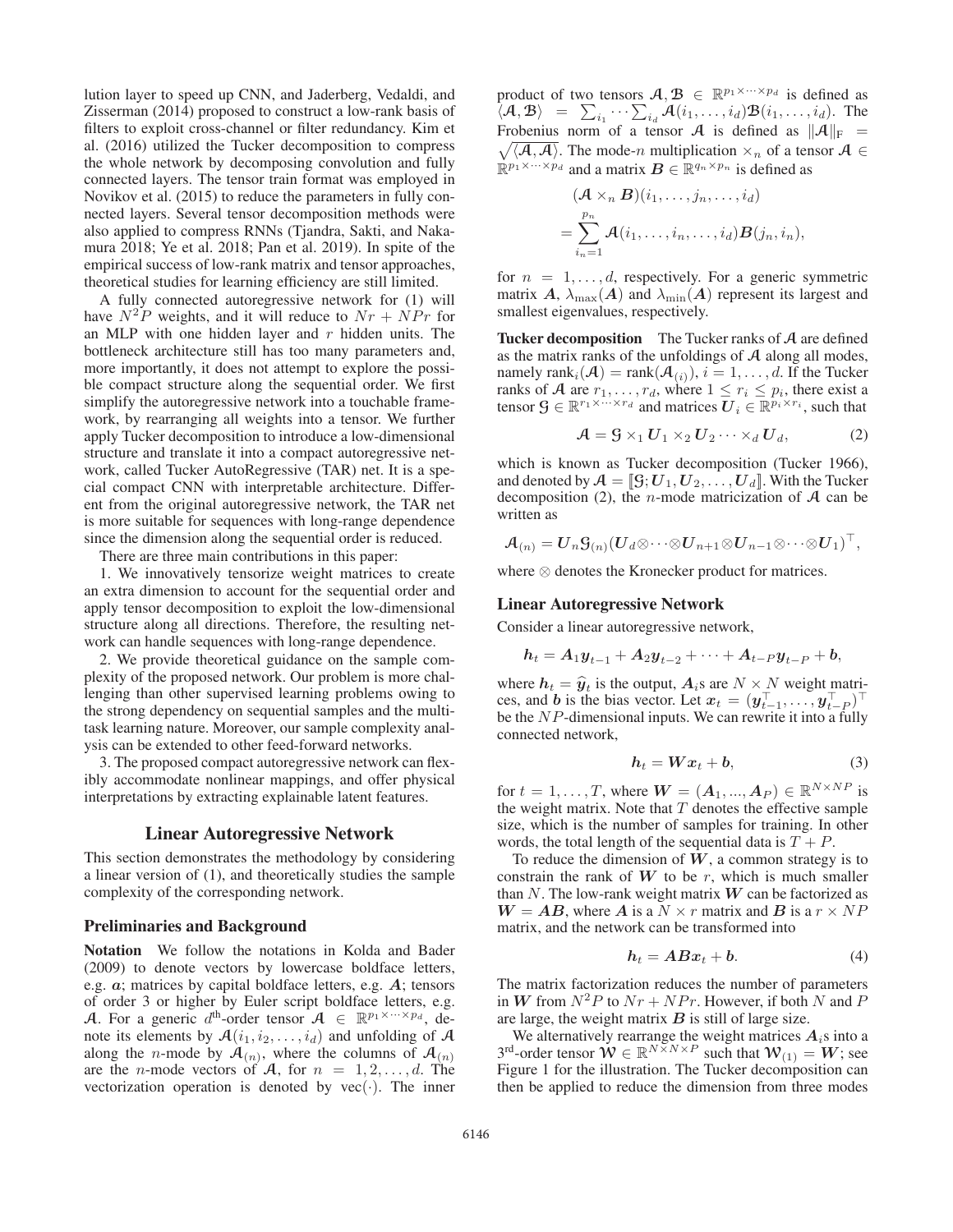

Figure 1: Rearranging P weight matrices of a linear autoregressive network into a tensor.

simultaneously. If the low-Tucker-rank structure is applied on W with ranks  $r_1, r_2, r_3$ , the network becomes

$$
h_t = U_1 \mathcal{G}_{(1)} (U_3 \otimes U_2)^\top x_t + b, \tag{5}
$$

by Tucker decomposition  $W = [[g; U_1, U_2, U_3]]$ . The Tucker decomposition further reduces the dimension from the other two modes of low-rank structure in (4), while the low-rankness of *W* only considers the low-dimensional structure on the 1-mode of  $W$  but ignores the possible compact structure on the other two modes.

We train the network based on the squared loss. For simplicity, each sequence is subtracted by its mean, so the bias vector *b* can be disregarded. The weight matrix or tensor in (3), (4) and (5) can be trained, respectively, by minimizing the following ordinary least squares (OLS), low-rank (LR) and low-Tucker-rank (LTR) objective functions,

$$
\widehat{W}_{\text{OLS}} = \underset{W}{\arg\min} \frac{1}{T} \sum_{t=1}^{T} ||\mathbf{y}_t - W\mathbf{x}_t||_2^2,
$$
\n
$$
\widehat{W}_{\text{LR}} = \widehat{A}\widehat{B} = \underset{A,B}{\arg\min} \frac{1}{T} \sum_{t=1}^{T} ||\mathbf{y}_t - AB\mathbf{x}_t||_2^2,
$$
\n
$$
\widehat{W}_{\text{LTR}} = [\widehat{G}; \widehat{U}_1, \widehat{U}_2, \widehat{U}_3]
$$
\n
$$
= \underset{G, U_1, U_2, U_3}{\arg\min} \frac{1}{T} \sum_{t=1}^{T} ||\mathbf{y}_t - U_1 \mathbf{S}_{(1)} (U_3 \otimes U_2)^\top \mathbf{x}_t||_2^2.
$$

These three minimizers are called OLS, LR and LTR estimators of weights, respectively.

The matrix factorization or tensor Tucker decomposition is not unique. Conventionally, orthogonal constraints can be applied to these components to address the uniqueness issue. However, we do not impose any constraints on the components to simplify the optimization and mainly focus on the whole weight matrix or tensor instead of its decomposition.

#### Sample Complexity Analysis

The sample complexity of a neural network is defined as the training sample size requirement to obtain a certain training error with a high probability, and is a reasonable measure of learning efficiency. We conduct a sample complexity analysis for the three estimators,  $\hat{W}_{OLS}$ ,  $\hat{W}_{LR}$  and  $\hat{W}_{LTR}$ , under the high-dimensional setting by allowing both  $N$  and  $P$  to grow with the sample size  $T$  at arbitrary rates.

We further assume that the sequence  $\{y_t\}$  is generated from a linear autoregressive process with additive noises,

$$
y_t = A_1 y_{t-1} + A_2 y_{t-2} + \dots + A_{t-P} y_{t-P} + e_t.
$$
 (6)

Denote by  $W_0 = (A_1, A_2, \ldots, A_P)$  the true parameters in (6) and by  $\mathcal{W}_0$  the corresponding folded tensor. We assume that  $\mathcal{W}_0$  has Tucker ranks  $r_1$ ,  $r_2$  and  $r_3$ , and require the following conditions to hold.

**Condition 1.** All roots of matrix polynomial  $|I_N - A_1z - A_2z|$  $\cdots - A_P z^P$  = 0 *are outside unit circle.* 

Condition 2. *The errors* {*e*t} *is a sequence of independent Gaussian random vectors with mean zero and positive definite covariance matrix*  $\Sigma_e$ *, and*  $e_t$  *is independent of the historical observations*  $y_{t-1}, y_{t-2}, \cdots$  *.* 

Condition 1 is sufficient and necessary for the strict stationarity of the linear autoregressive process. The Gaussian assumption in Condition 2 is very common in highdimensional time series literature for technical convenience.

Multiple sequence data may exhibit strong temporal and inter-sequence dependence. To analyze how dependence in the data affects the learning efficiency, we follow Basu and Michailidis (2015) to use the spectral measure of dependence below.

**Definition 1.** *Define the matrix polynomial*  $A(z) = I_N A_1z - \cdots - A_Pz^P$ , where z is any point on the complex *plane, and define its extreme eigenvalues as*

$$
\mu_{\min}(\mathcal{A}) := \min_{|z|=1} \lambda_{\min}(\mathcal{A}^*(z)\mathcal{A}(z)),
$$
  

$$
\mu_{\max}(\mathcal{A}) := \max_{|z|=1} \lambda_{\max}(\mathcal{A}^*(z)\mathcal{A}(z)),
$$

*where*  $\mathcal{A}^*(z)$  *is the Hermitian transpose of*  $\mathcal{A}(z)$ *.* 

By Condition 1, the extreme eigenvalues are bounded away from zero and infinity,  $0 < \mu_{\min}(\mathcal{A}) \leq \mu_{\max}(\mathcal{A})$ ∞. Based on the spectral measure of dependence, we can derive the non-asymptotic statistical convergence rates for the LR and LTR estimators. Note that  $C$  denotes a generic positive constant, which is independent of dimension and sample size, and may represent different values. For any positive number a and  $b, a \leq b$  and  $a \geq b$  denote that there exists C such that  $a < Cb$  and  $a > Cb$ , respectively.

Theorem 1. *Suppose that Conditions 1-2 are satisfied, and the sample size*  $T \ge r_1r_2r_3 + Nr_1 + Nr_2 + Pr_3$ . With probability at least  $1 - \exp[-C(r_1r_2r_2 + Nr_1 + Nr_2 + N_3r_3)]$ *probability at least*  $1 - \exp[-C(r_1r_2r_3 + Nr_1 + Nr_2 + P_{n})]$  $[Pr_3]$ ] – exp( $-C\sqrt{T}$ ),

$$
\|\widehat{\mathbf{W}}_{\text{LTR}} - \mathbf{W}_0\|_{\text{F}} \lesssim \mathcal{M}\sqrt{\frac{r_1r_2r_3 + Nr_1 + Nr_2 + Pr_3}{T}},
$$

*where*  $\mathcal{M} := [\lambda_{\max}(\mathbf{\Sigma}_{e})\mu_{\max}(\mathcal{A})]/[\lambda_{\min}(\mathbf{\Sigma}_{e})\mu_{\min}^{1/2}(\mathcal{A})]$  *is* the dependence measure constant *the dependence measure constant.*

**Theorem 2.** *Suppose that Conditions 1-2 are satisfied,*  $r \geq$  $r_1$  and the sample size  $T \gtrsim r(N + NP)$ . With probability  $at least 1 - \exp[-Cr(N + NP))] - \exp(-C\sqrt{T}),$ 

$$
\|\widehat{\mathbf{W}}_{\text{LR}}-\mathbf{W}_{0}\|_{\text{F}}\lesssim \mathcal{M}\sqrt{\frac{r(N+NP)}{T}}.
$$

The proofs of Theorems 1 and 2 are provided in the full version, see Wang et al. (2019). The above two theorems present the non-asymptotic convergence upper bounds for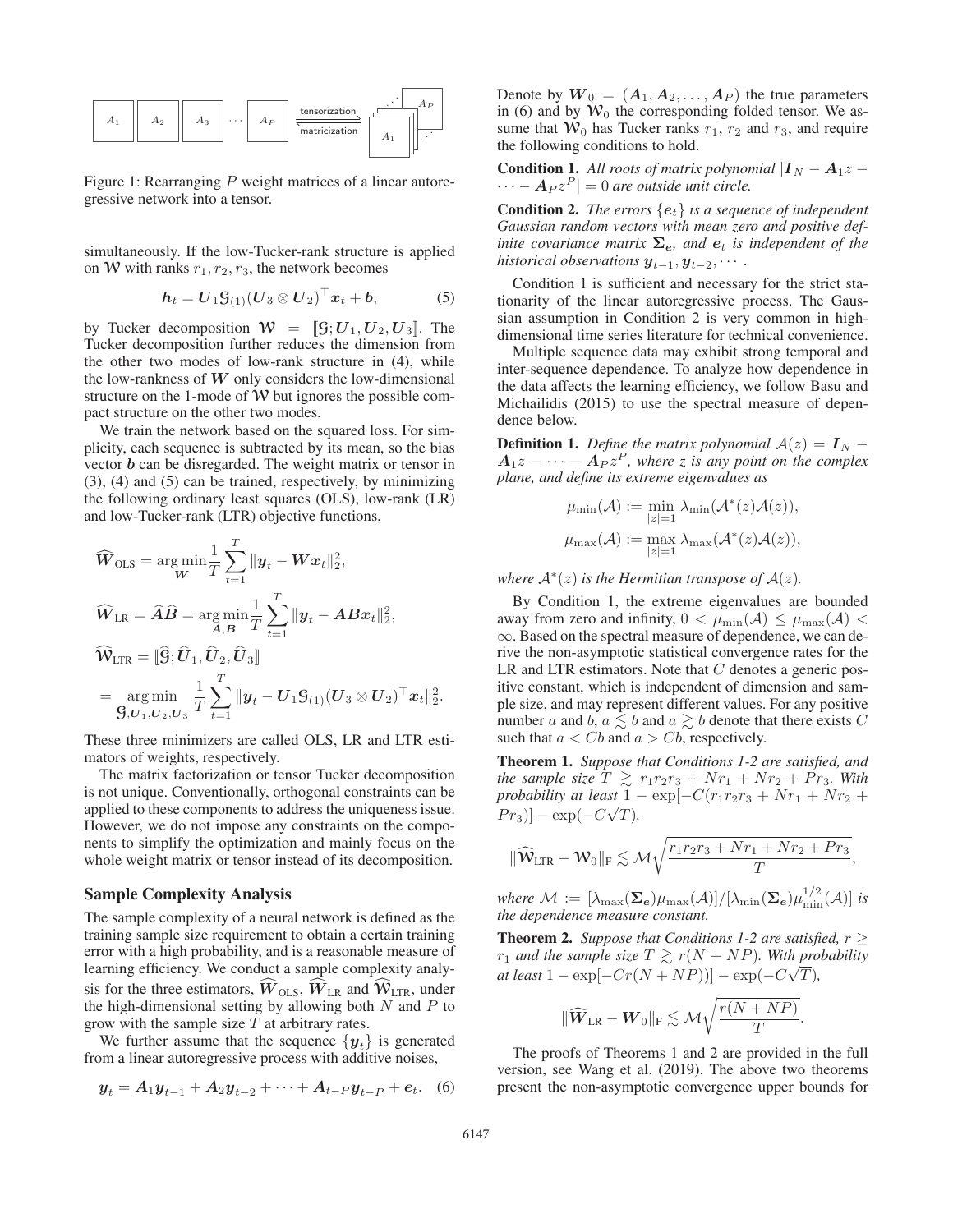LTR and LR estimators, respectively. Both upper bounds take a general form of  $\mathcal{M}\sqrt{d/T}$ , where  $\mathcal M$  captures the effect from dependence across  $x_t$ , and d denotes the number of parameters in Tucker decomposition or matrix factorization.

Next, we present a minimax lower bound for low-Tuckerrank tensors. The minimax rate is the convergence rate that cannot be improved and has been widely applied in sample complexity analysis. Denote by  $\mathbb{T}(r_1, r_2, r_3)$  the set of tensors with ranks at most  $(r_1, r_2, r_3)$ .

**Theorem 3.** *Suppose that Condition 2 is satisfied,*  $r_1 \leq$  $N/3$ ,  $r_2 \le N/3$ ,  $r_3 \le P/3$ , and  $4r_k \le (r_1r_2r_3)/r_k$  for  $k = 1, 2, 3$ *. Then* 

$$
\inf_{\mathbf{S}} \sup_{\mathbf{W}_0 \in \mathbb{T}(r_1, r_2, r_3)} \|\mathbf{S} - \mathbf{W}_0\|_{\mathrm{F}} \gtrsim \mathcal{M} \sqrt{\frac{Nr_1 + Nr_2 + Pr_3}{T}}
$$

*with probability at least 0.5, where the infimum is taken over all possible estimator* S*.*

By Theorems 1-3, the upper bound of LTR estimator matches the minimax lower bound up to some constant, and the LTR estimator is optimal and more efficient than the LR estimator. For a training error  $\epsilon > 0$ , the sample complexity is  $T = C(r_1r_2r_3 + Nr_1 + Nr_2 + Pr_3)/\epsilon^2$  for the LTR estimator to have  $\|\widehat{W}_{\text{LTR}} - W_0\|_{F} \leq \epsilon$ ; while the sample complexity is  $T \n\gtrsim r(N + NP)/\epsilon^2$  for the LR estimator.<br>Similarly the OLS estimator can be shown to have the con-Similarly, the OLS estimator can be shown to have the convergence rate of  $O(\sqrt{N^2P/T})$ , and its sample complexity<br>is  $CN^2P/c^2$  to achieve a training error  $\epsilon$ is  $C N^2 P / \epsilon^2$  to achieve a training error  $\epsilon$ .

The sample complexity for the linear autoregressive networks with different structures is proportional to the corresponding model complexity, i.e., sample complexity is  $O(\mathcal{M}d/\varepsilon^2)$ . Compared with the OLS estimator, the LR and LTR estimators benefit from the compact low-dimensional structure and have smaller sample complexity. Among the three linear autoregressive networks, the LTR network has the most compact structure, and hence the smallest sample complexity.

The sample complexity analysis of the autoregressive networks can be extended to the general feed-forward networks for independent  $x_t$  by replacing M with the inverse of signal-to-noise ratio, and explains why the low-rank structure can enhance the learning efficiency and reduce the sample complexity.

## Tucker Autoregressive Net

This section introduces a compact autoregressive network by formulating the linear autoregressive network with the low-Tucker-rank structure (5), and it has a compact multilayer CNN architecture. We call it the Tucker AutoRegressive (TAR) net for simplicity.

#### Network Architecture

Rather than directly constraining the matrix rank or Tucker ranks of weights in the zero-hidden-layer network, we can modify the network architecture by adding convolutional



Figure 2: CNN structure of TAR net.

layers and fully connected layers to exploit low-rank structure. By some algebra, the framework (5) can be rewritten into

$$
h_t = U_1 \mathcal{G}_{(1)} \text{vec}(U_2^{\top} X_t U_3) + b,
$$

where  $X_t = (\mathbf{y}_{t-1}, \dots, \mathbf{y}_{t-P})$ . A direct translation of the low-Tucker-rank structure leads to a multi-layer convolulow-Tucker-rank structure leads to a multi-layer convolutional network architecture with two convolutional layers and two fully connected layers; see Figure 2 and Table 1.

To be specific, each column in  $U_2$  is a  $N \times 1$  kernel and the first layer outputs  $r_2$  1  $\times$  P feature maps. Similarly,  $U_3$ represents the convolution with kernel size  $1 \times P$  and  $r_3$ channels. These two convolutional layers work as an encoder to extract the  $r_2r_3$ -dimensional representation of the  $N \times P$  input  $\mathbf{X}_t$  for predicting  $\mathbf{y}_t$ . Next, a full connection from  $r_2r_3$  predictor features to  $r_1$  output features with weights  $\mathcal{G}_{(1)}$  is followed. Finally, a fully connected layer serves as a decoder to N ouputs with weights  $U_1$ .

The neural network architectures corresponding to the low-rank estimator  $W_{LR}$  and ordinary least squares estimator without low-dimensional structure  $\hat{W}_{OLS}$  are the onehidden-layer MLP with a bottleneck layer of size  $r$  and the zero-hidden-layer fully connected network, respectively.

The CNN representation in Figure 2 has a compact architecture with  $r_1r_2r_3 + Nr_1 + Nr_2 + Pr_3$  parameters, which is the same as that of the Tucker decomposition. Compared with the benchmark models, i.e., the one-hidden-layer MLP (MLP-1) and zero-hidden-layer MLP (MLP-0), the introduced low-Tucker-rank structure increases the depth of the network while reduces the total number of weights. When Tucker ranks are small, the total number of parameters in our network is much smaller than those of the benchmark networks, which are  $r(N + NP)$  and  $N^2P$ , respectively.

To capture the complicated and non-linear functional mapping between the prior inputs and future responses, non-linear activation functions, such as rectified linear unit (ReLU) or sigmoid function, can be added to each layer in the compact autoregressive network. Hence, the additional depth from transforming a low-Tucker-rank single layer to a multi-layer convolutional structure enables the network to approximate the target function better. The linear network without activation in the previous section can be called the linear TAR net (LTAR).

#### Separable Convolutional Kernels

Separable convolutions have been extensively studied to replace or approximate large convolutional kernels by a series of smaller kernels. For example, this idea was explored in multiple iterations of the Inception blocks (Szegedy et al.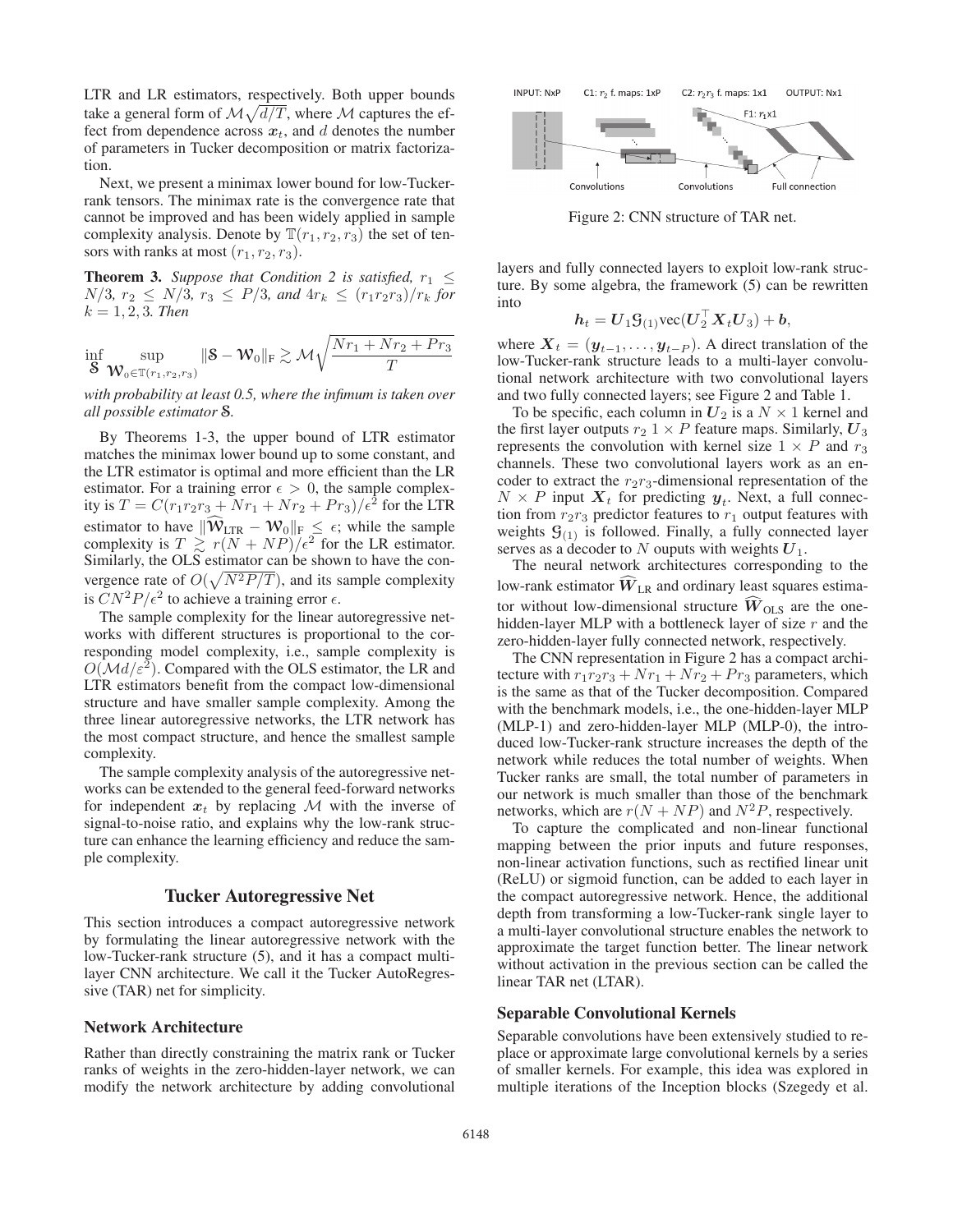| Symbol         | Feedforward                                                       | Layer                     | Content and explanation  | Dimensions     | No. of parameters |
|----------------|-------------------------------------------------------------------|---------------------------|--------------------------|----------------|-------------------|
| <b>INPUT</b>   | $\boldsymbol{X}_{t}$                                              |                           | design matrix            | $N \times P$   | ٠                 |
| C <sub>1</sub> | $Z_1 := U_2^{\perp} X_t$                                          | $N \times 1$ convolutions | $r_2$ feature maps       | $1 \times P$   | $Nr_2$            |
| C <sub>2</sub> | $\boldsymbol{Z}_2 := \boldsymbol{U}_3^\top \boldsymbol{Z}_1^\top$ | $1 \times P$ convolutions | $r_2r_3$ feature maps    | $1 \times 1$   | $Pr_3$            |
| F1             | $Z_3 := \mathcal{G}_{(1)}\text{vec}(Z_2^{\perp})$                 | full connection           | response factor loadings | $r_1 \times 1$ | $r_1r_2r_3$       |
| <b>OUTPUT</b>  | $Z_4 := h_t = U_1 Z_3$                                            | full connection           | output prediction        | $N \times 1$   | $Nr_1$            |
|                |                                                                   |                           |                          |                |                   |

Table 1: Specification of CNN structure in TAR net.

2015; 2016; 2017) to decompose a convolutional layer with a  $7 \times 7$  kernel into that with  $1 \times 7$  and  $7 \times 1$  kernels.

Tensor decomposition is an effective method to obtain separable kernels. In our TAR net, these two convolutional layers extract the information from inputs along the columnwise direction and row-wise direction separately. Compared with the low-rank matrix structure, the additional decomposition in the Tucker decomposition along the second and third modes segregates the full-sized convolutional kernel into  $r_2r_3$  pairs of separable kernels.

#### Two-Lane Network

If no activation function is added, the first two row-wise and column-wise convolutional layers are exchangeable. However, exchanging these two layers with nonlinear activation functions can result in different nonlinear approximation and physical interpretation.

For the general case where we have no clear preference on the order of these two layers, we consider a two-lane network variant, called TAR-2 network, by introducing both structures into our model in parallel followed by an average pooling to enhance the flexibility; see Figure 3 in Wang et al. (2019) for a graphical illustration.

## Implementation

Details We implement our framework on PyTorch, and the Mean Squared Error (MSE) is the target loss function. The gradient descent method is employed for the optimization with learning rate and momentum being 0.01 and 0.9, respectively. If the loss function drops by less than  $10^{-8}$ , the procedure is then deemed to have reached convergence.

Hyperparameter tuning In the TAR net, the sequential dependence range  $P$  and the Tucker ranks  $r_i$ , are prespecified hyperparameters. Since cross-validation cannot be applied to sequence modeling, we suggest tuning hyperparameters by grid search and rolling forecasting performance.

### **Experiments**

This section first performs analysis on two synthetic datasets to verify the sample complexity established in Theorems 1-3 and to demonstrate the capability of TAR nets in nonlinear functional approximation. Three real datasets are then analyzed by the TAR-2 and TAR nets, together with their linear counterparts. For the sake of comparison, some benchmark networks, including MLP-0, MLP-1, Recurrent Neural Network (RNN) and Long Short-Term Memory (LSTM), are also applied to the dataset.

## Numerical Analysis for Sample Complexity

Settings In TAR net or the low-Tucker-rank framework (5), the hyperparameters,  $r_1, r_2$  and  $r_3$ , are of significantly smaller magnitude than  $N$  or  $P$ , and are equally set to  $2$ or 3. As sample complexity is of prime interest rather than the range of sequential dependence, we let  $P$  equal to 3, 5 or 8. For each combination of  $(r_1, r_2, r_3, P)$ , we consider  $N = 9, 25$  and 36, and the sample size T is chosen such that  $\sqrt{N/T} = (0.15, 0.25, 0.35, 0.45).$ 

**Data generation** We first generate a core tensor  $\mathcal{G} \in$  $\mathbb{R}^{r_1 \times r_2 \times r_3}$  with entries being independent standard normal random variables, and then rescale it such that the largest singular value of  $\mathcal{G}_{(1)}$  is 0.9. For each  $1 \leq i \leq 3$ , the leading  $r_i$  singular vectors of random standard Gaussian matrices are used to form  $U_i$ . The weight tensor  $W_0$  can thereby be reconstructed, and it is further rescaled to satisfy Condition 1. We generate 200 sequences with identical  $W_0$ . The first 500 simulated data points at each sequence are discarded to alleviate the influence of the initial values. We apply the MLP-0, MLP-1 and LTAR to the synthetic dataset. The averaged estimation errors for the corresponding OLS, LR, and LTR estimators are presented in Figure 3.

**Results** The  $x$ -axis in Figure 3 represents the ratio of  $\sqrt{N/T}$ , and the y-axis represents the averaged estimation error in Frobenius norm. Along each line, as  $N$  is set to be fixed, we obtain different points by readjusting the sample size T. Roughly speaking, regardless of the models and parameter settings, estimation error increases with varying rates as the sample size decreases. The rates for OLS rapidly become explosive, followed by LR, whereas LTR remains approximately linear, which is consistent with our findings at Theorems 1 and 2.

Further observation reveals that the increase in P predominantly accelerates the rates for OLS and LR, but appears to have an insignificant influence on the estimation error from LTR.

For the case with  $P = 8$ , instability of the estimation error manifests itself in LR under insufficient sample size, say when  $\sqrt{N/T}$  is as large as 0.35. This further provides the rationale for dimension reduction along sequential order. When  $\sqrt{N/T}$  = 0.45, the solution is not unique for both OLS and LR, and consequently, these points are not shown in the figure.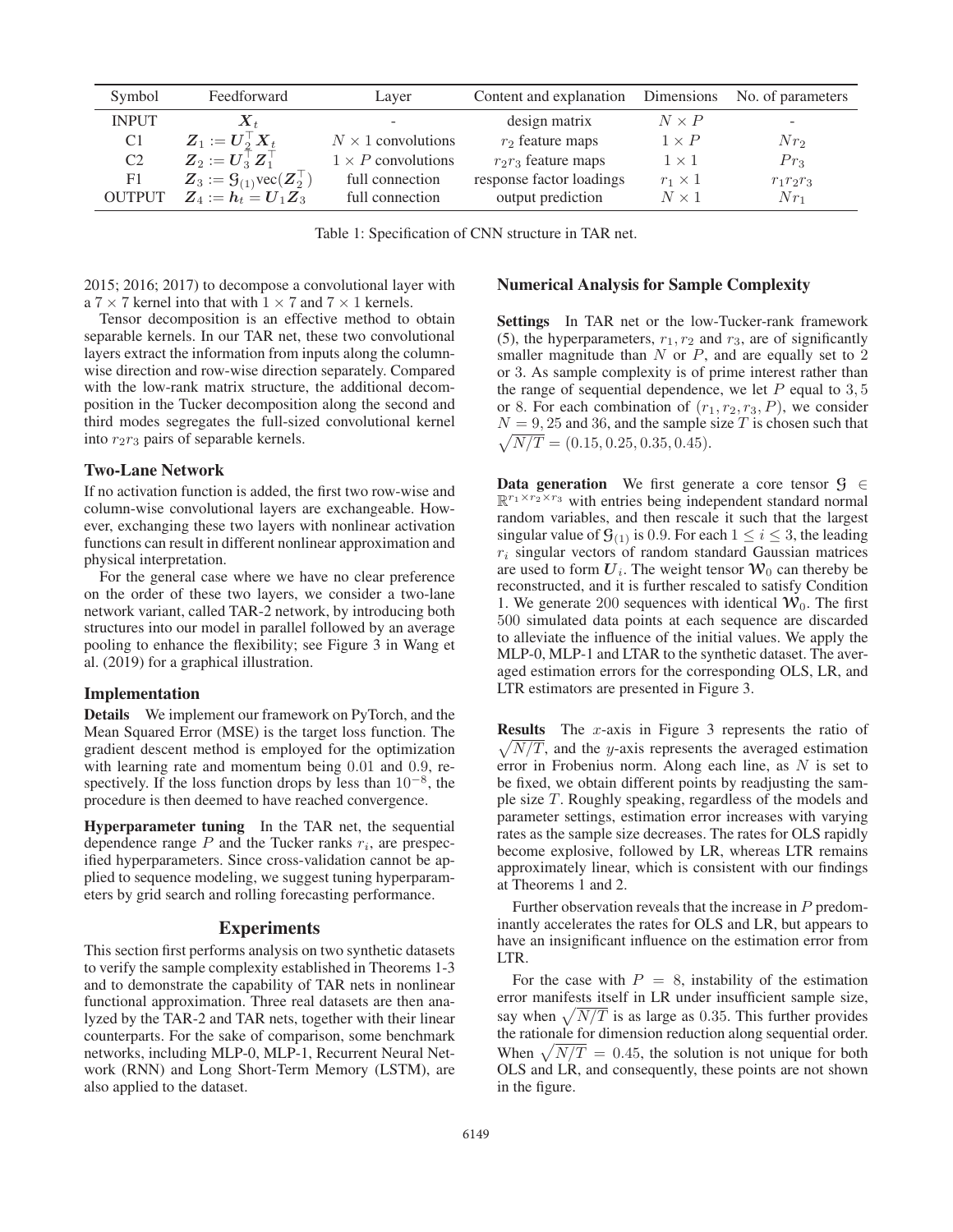#### Numerical Analysis for Nonlinear Approximation

Settings The target of this experiment is to compare the expressiveness of LTAR, TAR and TAR-2 nets. The conjecture is that, regardless of the data generating process, TAR-2 and TAR nets under the same hyperparameter settings as the LTAR net would have an elevated ability to capture nonlinear features. We set  $(r_1, r_2, r_3, N, P) = (2, 2, 2, 25, 3)$ , and have also tried several other combinations. Similar findings can be observed, and the results are hence omitted here.

Data generation Two data generating processes are considered to create sequences with either strictly linear or highly nonlinear features in the embedding feature space. We refer to them as L-DGP and NL-DGP, respectively. L-DGP is achieved by randomly assigning weights to LTAR layers and producing a recursive sequence with a given initial input matrix. NL-DGP is attained through imposing a nonlinear functional transformation to the low-rank hidden layer of an MLP. In detail, we first transformed a  $N \times P$  matrix to a  $r_1 \times r_2$  low-rank encoder. Then, we applied a nonlinear mapping  $f(\cdot) = \cos(1/\|\cdot\|_F)$  to the encoder, before going through a fully connected layer to retrieve an output of size  $N \times 1$ .

Implementation & Evaluation In this experiment, we use L-DGP and NL-DGP to separately generate 200 data sequences, which are fitted by TAR-2, TAR and LTAR nets. The sequence lengths are chosen to be either 101 or 501. For each sequence, the last data point is retained as a single test point, whereas the rest are used in model training. We adopt three evaluation metrics, namely, the averaged  $L_2$  norm between prediction and true value, the standard Root-Mean-Square Error (RMSE), and Mean Absolute Error (MAE). The results are given in Table 2.

Results When the data generating process is linear (L-DGP), the LTAR net reasonably excels in comparison to the other two, obtaining the smallest  $L_2$ -norm, RMSE and MAP. TAR-2 yields poorer results for a small sample size of 100 due to possible overparametrization. However, its elevated expressiveness leads it to outperform TAR when  $T = 500$ .

For the nonlinear data generating process (NL-DGP), as we expect, the TAR-2 and TAR nets with nonlinear structure outperform the LTAR net. In the meanwhile, as the exchangeability of latent features holds, the TAR-2 net seems to suffer from model redundancy and thereby performs worse than the TAR net.

### Real Datasets

Dataset We use the three publicly available datasets.

- 1. USME dataset: It contains 40 US macroeconomic variables provided in Koop (2013), including consumption, production indices, stock market indicators and the interest rates. The data series are taken quarterly from 1959 to 2007 with a total of 194 observed time points.
- 2. GHG dataset: We retrieve a partial greenhouse gas (GHG) concentration dataset (Lucas et al. 2015) from UCI repository containing the time series of GHG tracers. The observations are gathered from 45 sensors, averaged to be spaced 12 hours apart with 327 time points.



Figure 3: Experiment on sample complexity. Results are shown for OLS  $(-)$ , LR  $(-)$  and LTR  $($ — $)$  estimators. Three different values of  $N$  are presented by different markers:  $N = 9$  ( $\bullet$ ),  $N = 25$  ( $\nabla$ ) and  $N = 36$  (+). We set  $(r_1, r_2, r_3) = (2, 2, 2)$  for subplots in the left column and  $(3, 3, 3)$  for subplots in the right column. And upper, middle and lower panels refer to cases with  $P = 3, 5$  and 9.

3. Traffic dataset: The data record the hourly road occupancy rate (between 0 and 1) in the San Francisco Bay freeway (Lai et al. 2018) obtained by 30 different sensors in 2015.

In the preprocessing step, the series were transformed to be stationary before further standardization; details see the full version (Wang et al. 2019).

Models for comparison For the sake of comparison, besides the proposed models, TAR-2, TAR and LTAR, we also consider four other commonly used networks in the literature with well-tuned hyperparameters. The first two are the previously mentioned MLP-0 and MLP-1. The remaining two are RNN and LSTM, which are two traditional sequence modeling frameworks. RNN implies an autoregressive moving average framework and can transmit extra useful information through the hidden layers. It is hence expected to outperform an autoregressive network. LSTM is advantageous in many sequence learning tasks, but may be more susceptible to small sample size. As a result, RNN and LSTM with the optimal tuning hyperparameters serve as our benchmarks.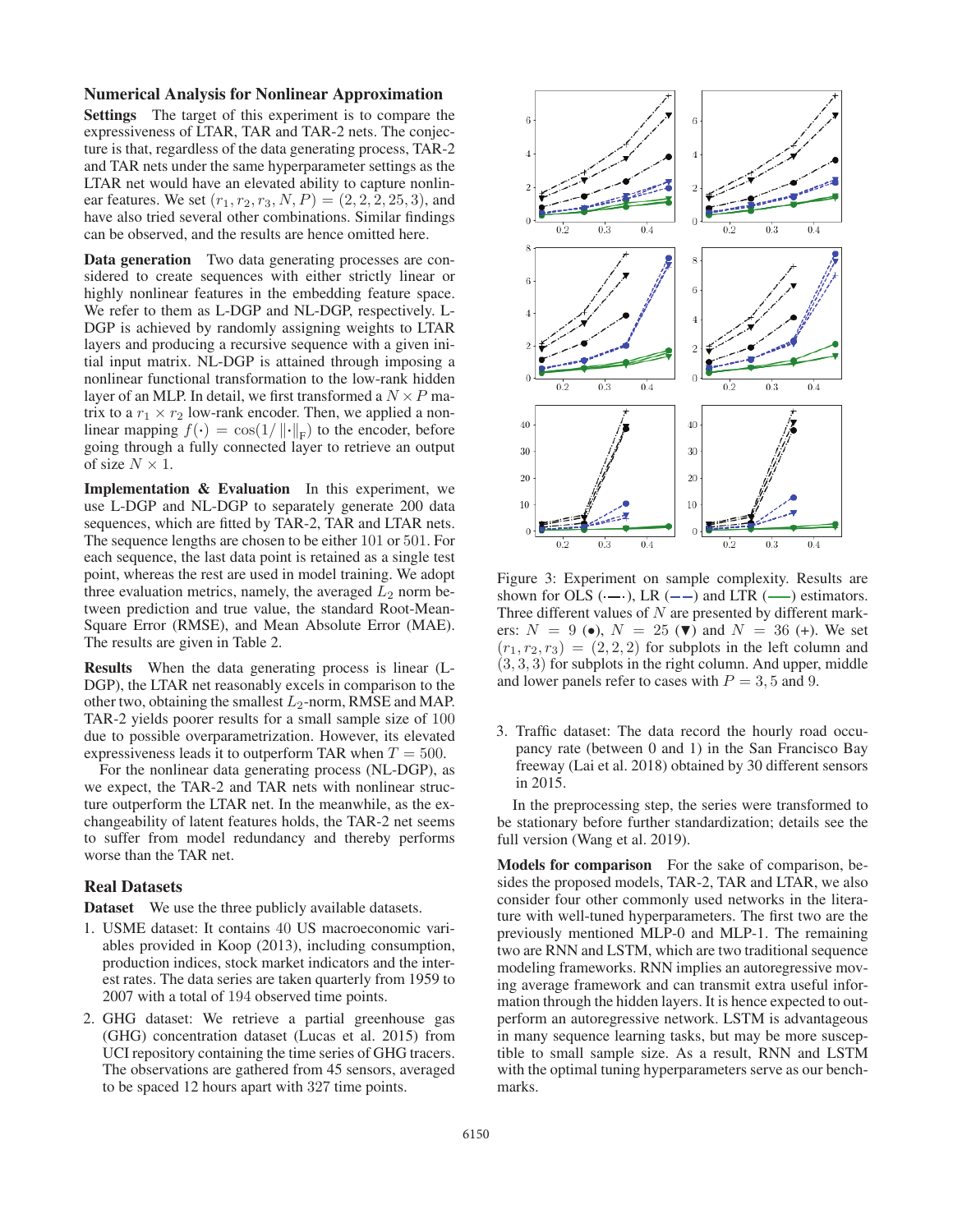| DGP | T   | Network     | $L_2$ -norm | <b>RMSE</b> | <b>MAP</b> |
|-----|-----|-------------|-------------|-------------|------------|
|     | 100 | TAR-2       | 5.5060      | 1.1238      | 0.8865     |
|     |     | <b>TAR</b>  | 5.4289      | 1.0998      | 0.8702     |
| L   |     | <b>LTAR</b> | 5.1378      | 1.0388      | 0.8265     |
|     | 500 | TAR-2       | 5.1836      | 1.0493      | 0.8369     |
|     |     | <b>TAR</b>  | 5.2241      | 1.0585      | 0.8436     |
|     |     | <b>LTAR</b> | 4.9338      | 0.9972      | 0.7936     |
|     | 100 | TAR-2       | 5.2731      | 1.0703      | 0.8579     |
|     |     | <b>TAR</b>  | 5.2710      | 1.0712      | 0.8510     |
| NI. |     | <b>LTAR</b> | 5.3161      | 1.0738      | 0.8573     |
|     | 500 | TAR-2       | 5.0084      | 1.0111      | 0.8062     |
|     |     | <b>TAR</b>  | 5.0036      | 1.0110      | 0.8060     |
|     |     | <b>LTAR</b> | 5.0144      | 1.0126      | 0.8087     |

Table 2: Performance of different networks on fitting L-DGP and NL-DGP datasets.

**Implementation** We tune the parameters  $(P, r_1, r_2, r_3)$ for our proposed models. To ensure a fair comparison, the size of the hidden layer in MLP-1 is set to be  $P$ , and we consider only one hidden layer for RNN and LSTM. The number of neurons in the hidden layer is treated as a tunable hyperparameter. The bias terms are added back to the TAR-2, TAR and LTAR nets for expansion of the model space.

For each network, one-step-ahead forecasting is carried out recursively. In other words, the trained network predicts one future step, and immediately includes the new observation in the training set for the prediction of the next step. The averaged  $L_2$ -norm, RMSE and MAP are used as the evaluation criteria.

For the USME dataset, the parameters are chosen as  $(P, r_1, r_2, r_3) = (4, 4, 3, 2)$ . The first 104 time points of each series are used as the first training samples with an effective sample size of 100, whereas the rolling forecast procedure is applied to the rest 90 test samples. For GHG dataset, the parameters are set as  $(P, r_1, r_2, r_3)$  =  $(20, 2, 4, 5)$  with an effective training sample size of 100 and testing sample size of 207. For the Traffic dataset, the parameters are set as  $(P, r_1, r_2, r_3) = (30, 2, 6, 8)$  and we choose a larger training size of 200 with 70 testing samples.

T-test for significance We adopt a paired two-sample ttest for the significant difference of  $L_2$ -norm between TAR-2 and RNN/LSTM, separately. The hypotheses are  $H_0$ :  $\mu_{L_2}$ (TAR-2) =  $\mu_{L_2}$ (RNN/LSTM) against  $\mu_{L_2}$ (TAR-2) >  $\mu_{L_2}$ (RNN/LSTM). Note that each forecast error is a vector of  $\mathbb{R}^N$ , and there are *n* steps of prediction. Consider the  $L_2$ norm for each forecast error, and it then leads to a sequence of  $n$  scalars, which can be assumed to be independent; see Kuester, Mittnik, and Paolella (2006).

For the USME data, the p-value of the test between TAR-2 and LSTM is 0.031, and between TAR-2 and RNN is 0.203. For the GHG data, the tests for comparing TAR-2 to both RNN and LSTM are significant with *p*-values smaller than 0.01. For the Traffic data, the test between TAR-2 and LSTM has a p-value close to 0. While for the comparison of TAR-2 and RNN, the p-value is 0.052.

| Dataset     | Network      | $L_2$ -norm | <b>RMSE</b> | <b>MAE</b> |
|-------------|--------------|-------------|-------------|------------|
|             | $MLP-0$      | 11.126      | 1.8867      | 1.3804     |
|             | $MI.P-1$     | 7.8444      | 1.3462      | 1.0183     |
|             | <b>RNN</b>   | 5.5751      | 0.9217      | 0.7064     |
| <b>USME</b> | <b>LSTM</b>  | 5.8274      | 0.9816      | 0.7370     |
|             | <b>LTAR</b>  | 5.5257      | 0.9292      | 0.6857     |
|             | <b>TAR</b>   | 5.4675      | 0.9104      | 0.6828     |
|             | <b>TAR-2</b> | 5.4287      | 0.8958      | 0.6758     |
|             | $MLP-0$      | 0.8025      | 0.1314      | 0.0927     |
|             | $MLP-1$      | 0.7674      | 0.1387      | 0.0850     |
|             | <b>RNN</b>   | 0.7420      | 0.1255      | 0.0807     |
| <b>GHG</b>  | <b>LSTM</b>  | 0.7608      | 0.1277      | 0.0852     |
|             | <b>LTAR</b>  | 0.8072      | 0.1546      | 0.0922     |
|             | <b>TAR</b>   | 0.7118      | 0.1208      | 0.0758     |
|             | TAR-2        | 0.7115      | 0.1206      | 0.0758     |
|             | $MLP-0$      | 0.8482      | 0.1224      | 0.0889     |
|             | $MLP-1$      | 0.8451      | 0.1391      | 0.0869     |
|             | <b>RNN</b>   | 0.8235      | 0.1249      | 0.0802     |
| Traffic     | <b>LSTM</b>  | 0.8334      | 0.1227      | 0.0821     |
|             | <b>LTAR</b>  | 1.0125      | 0.1738      | 0.1057     |
|             | TAR          | 0.7974      | 0.1181      | 0.0753     |
|             | TAR-2        | 0.7936      | 0.1182      | 0.0753     |

Table 3: Performance comparison on three real datasets.

Results From Table 3, the proposed TAR-2 and TAR nets rank top two in terms of one-step-ahead rolling forecast performance, exceeding the fine-tuned RNN model with the size of the hidden layer equal to one. The two-lane network TAR-2 outperforms the one-lane network TAR emphasizing its ability to capture non-exchangeable latent features. According to our experiments, the performance of both RNN and LSTM deteriorates as the dimension of the hidden layer increases, which indicates that overfitting is a serious issue for these two predominate sequence modeling techniques.

### Conclusion and Discussion

This paper rearranges the weights of an autoregressive network into a tensor, and then makes use of the Tucker decomposition to introduce a low-dimensional structure. A compact autoregressive network is hence proposed to handle the sequences with long-range dependence. Its sample complexity is also studied theoretically. The proposed network can achieve better prediction performance on a macroeconomic dataset than some state-of-the-art methods including RNN and LSTM.

For future research, this work can be improved in three directions. First, our sample complexity analysis is limited to linear models, and it is desirable to extend the analysis to networks with nonlinear activation functions. Secondly, the dilated convolution in WaveNet (Van den Oord et al. 2016a), can reduce the convolutional kernel size, and hence can efficiently access the long-range historical inputs. This structure can be incorporated into our framework to further compress the network. Finally, a deeper autoregressive network can be constructed to enhance the expressiveness of nonlinearity.